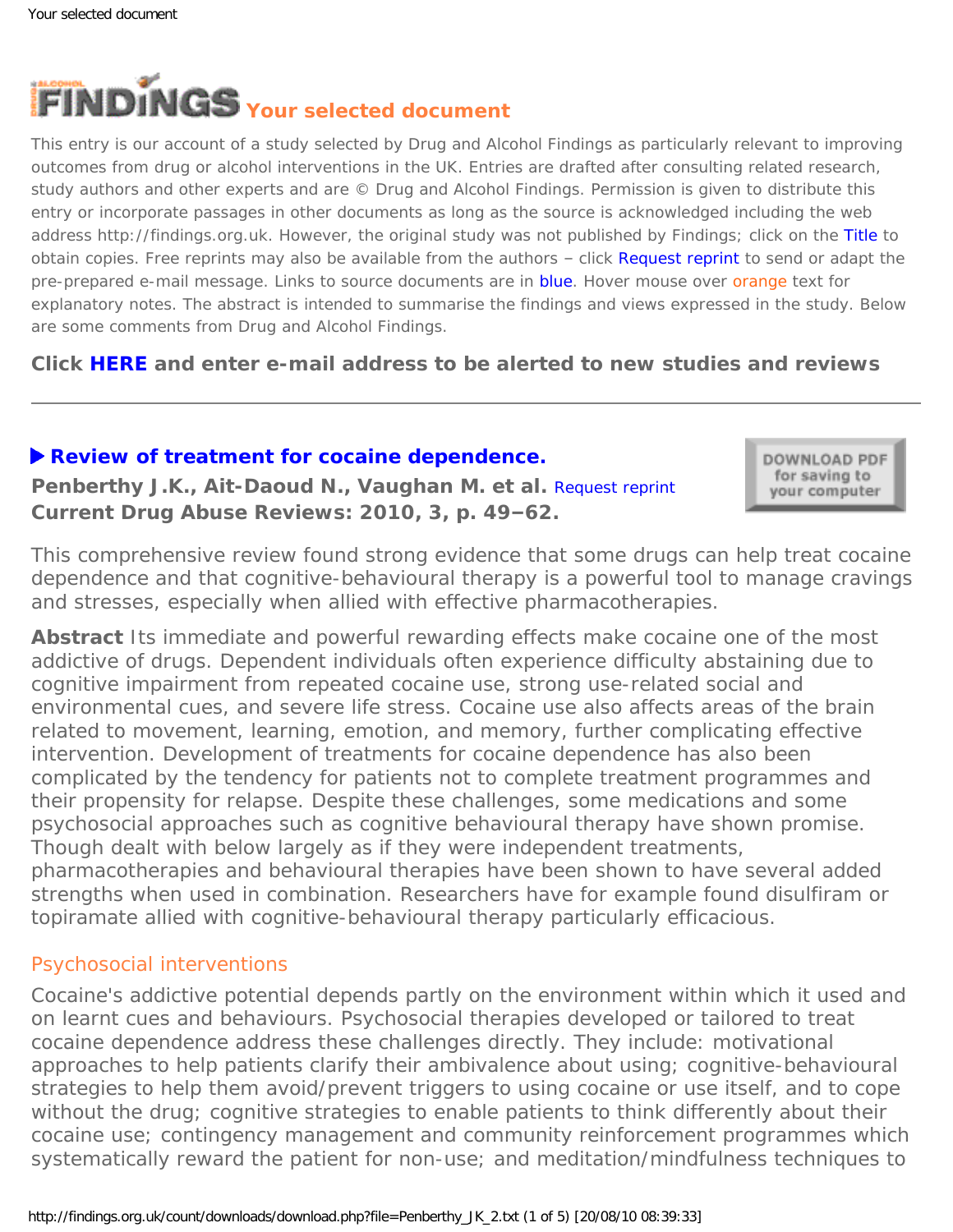#### Your selected document

raise awareness of and enable detachment from sensations, thoughts, and cravings which may lead to cocaine use. Selected details below.

[Cognitive behavioural therapies](https://findings.org.uk/count/downloads/download.php?file=Magill_M_2.txt) focus on the learning processes thought to underlie addiction and teach users new skills to cope with high-risk situations without using drugs. Individualised in interaction with the patient, these approaches orient users to the programme and ask them to set goals and establish a cognitive baseline in terms of their degree of confidence and commitment – useful also for therapists seeking to match therapeutic tasks to the patient. Then patient and therapist examine past, present, and anticipated future habits and triggers associated with using cocaine and try to formulate effective coping strategies and emergency plans to prevent stress situations leading to cocaine use. The aim is to unlearn old, counterproductive responses and learn new ones. Interventions based on cognitive-behavioural approaches have been relatively widely investigated over the last two decades. Clinical evidence indicates that the therapy helps patients overcome dependence not just on cocaine but also methamphetamine, tobacco, and alcohol, though in respect of cocaine, it has not always been found more effective than alternative therapies. One of its advantages is that substance use reductions seem to last longer than after other approaches. However, cognitive-behavioural therapies take time, practice and patience to assimilate. People who find difficulty with abstract reasoning may not receive the full benefits – a particular problem for cocaine users who have suffered neuropsychological impairment.

Approaches like [contingency management](https://findings.org.uk/count/downloads/download.php?file=hot_CM.hot) and [community reinforcement](https://findings.org.uk/count/downloads/download.php?file=Smith_JE_2.pdf) involve rewarding patients for desired behaviours, usually abstaining from specific forms of substance use. Contingent rewards may for example be shopping vouchers, while community reinforcement typically relies on the approval of friends and family and the chance to enjoy fulfilling activities with them incompatible with substance use. Often these two variants of a reward-based approach are deployed in combination. Both alone and in combination they enjoy some research support. The main effectiveness question over material rewards is whether the commonly observed intreatment impacts persist after rewards are discontinued. Possibly material rewards can help initiate abstinence while cognitive-behavioural therapy or community reinforcement help sustain it by teaching enduring skills, changing thought patterns, and altering how the user's social circle responds to them.

[Motivational interviewing](https://findings.org.uk/count/downloads/download.php?file=Lundahl_B_2.txt) and derivatives such as motivational enhancement therapies adopt a directive but client-centred approach intended to enhance motivation to change long-standing drug use patterns. Typically the approach involves expressing empathy, eliciting the contradictions between the patient's current behaviour and their objectives in life, avoiding explicit confrontation, and promoting self-efficacy. Widely applied to substance use disorders, these approaches have registered medium-sized effects in reducing substance use. However, the relatively small body of research in relation to cocaine dependence precludes a definitive analysis of their effectiveness. Very limited evidence suggests that motivational enhancement may promote engagement in therapy and more positive attitudes about the change process when combined with interventions such as cognitive-behavioural therapy.

Thought to increase awareness of and detachment from sensations, thoughts, and cravings that may lead to substance use, psychosocial interventions incorporating [mindfulness](https://findings.org.uk/count/downloads/download.php?file=Zgierska_A_1.txt) and/or meditation (including Acceptance and Commitment Therapy, Dialectical Behavior Therapy, Mindfulness-Based Stress Reduction and Transcendental Meditation) have been linked to reductions in substance use primarily among non-abusing, nondependent caseloads. Well-controlled studies are rare, and evidence in respect of cocaine dependence in particular is lacking.

# Pharmacotherapies

Some [medications](https://findings.org.uk/count/downloads/download.php?file=Kampman_KM_6.txt) which have shown promise as treatments for cocaine dependence seem to curb cocaine use by affecting the neurotransmitter systems through which it exerts pleasurable effects or by acting as a substitute stimulant. However, most are still in their infancy with regard to testing their clinical utility and large, long-term, well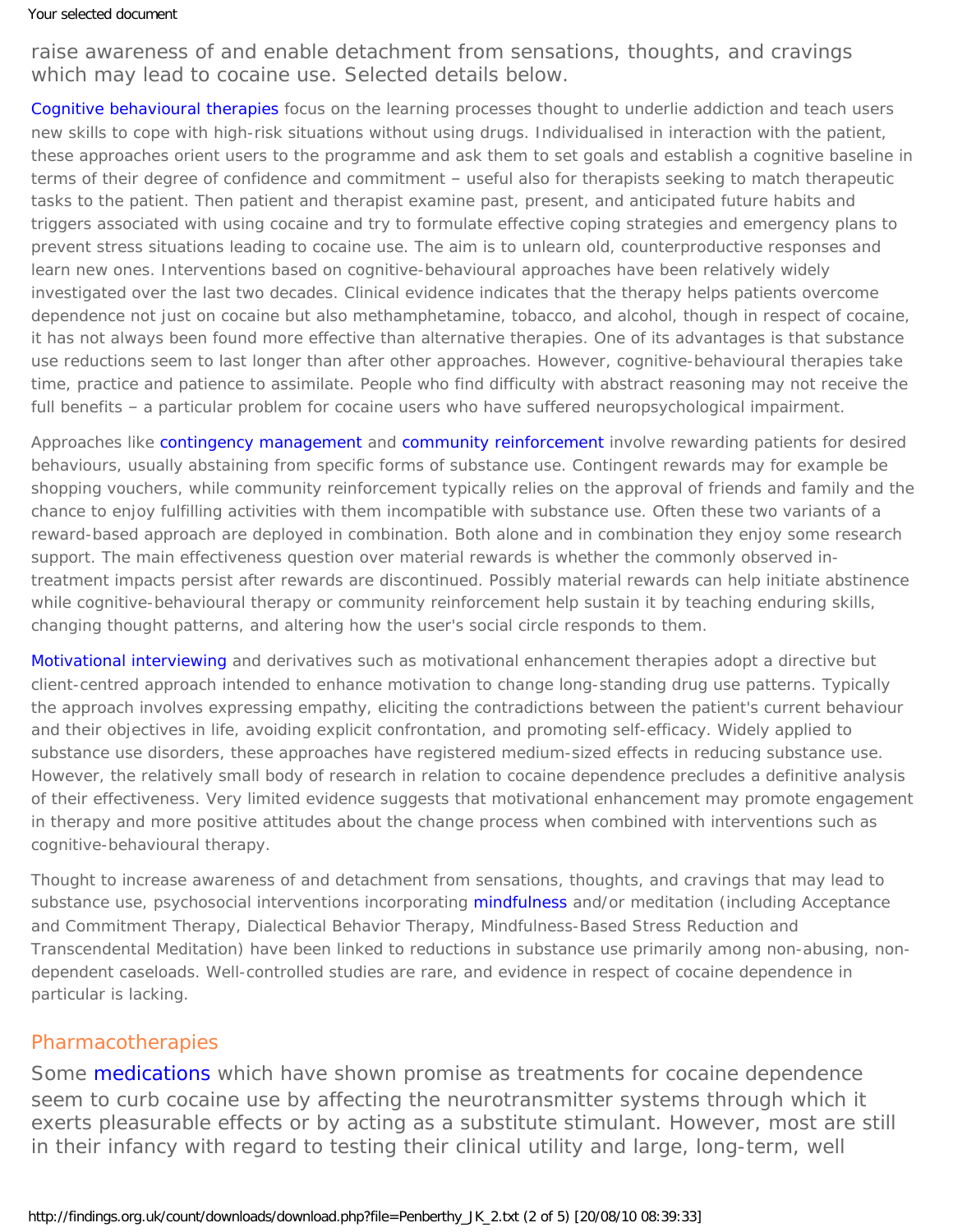controlled studies are lacking. Also all the drugs are delivered orally, making them less useful if the patient is vomiting, and they have side effects which limit their use. Some may themselves be abused. Selected details below.

Formulated as an anticonvulsant to treat epilepsy, topiramate has been [found superior](https://findings.org.uk/count/downloads/download.php?file=Garbutt_JC_3.txt) to placebo in treating alcoholism. In-treatment cocaine use reductions seen in a few studies require confirmation and extension by larger placebo-controlled randomised trials testing different doses. Topiramate may affect craving and substance use by attenuating the desired effects of taking drugs. One problem is that while effectiveness may increase with higher doses, so too do undesirable side effects.

By inhibiting an enzyme needed to metabolise alcohol, [disulfiram](https://findings.org.uk/count/downloads/download.php?file=Anton_RF_6.pdf) leads to aversive physical reactions if the patient drinks. It also affects blood levels of cocaine and of certain neurotransmitters in the brain, actions thought to account for any impacts on cocaine use. Overall, there is [good evidence](https://findings.org.uk/count/downloads/download.php?file=nug_12_2.pdf) indicating that disulfiram shows significant promise for treatment for cocaine dependence, including a randomised trial in which it was compared against a placebo and was particularly effective in combination with cognitive-behavioural therapy. Possible psychotic reactions at high doses may limit its use in certain patients.

Ondansetron is one of a class of drugs which restrain the release of the neurotransmitter dopamine. It attenuates the cocaine 'high' and (in one small study hampered by high drop-out) has been found to curb cocaine use by dependent patients. Baclofen is prescribed to reduce muscle spasticity and is also believed to affect the cocaine-induced release of dopamine. It has been found to relieve craving for cocaine, but in one well controlled trial it did no better than a placebo in reducing cocaine use among dependent patients, except among the heaviest users.

Modafinil is (like cocaine itself) a stimulant which it was hoped would not only relieve the symptoms of cocaine withdrawal, but also act as a relatively non-addictive 'substitution' treatment similar to methadone for heroin. It has been found to reduce cocaine use among dependent patients, though in one trial only those not also dependent on alcohol.

Other medications considered or tried as treatments for cocaine dependence, but as yet inadequately tested or found ineffective, include acamprosate, carbamazepine, gabapentin, vigabatrin, tiagabine, buproprion, and the substitute stimulant methylphenidate.

# The authors' conclusions

Strong evidence from controlled clinical trials shows that that drugs which modulate neurotransmitter and/or neural pathways involved in cocaine's effects, or which act as a substitute for cocaine, can help in the treatment of cocaine dependence. Among the psychosocial therapies, cognitive-behavioural therapy is a powerful tool to manage cravings and stresses leading to use. Combined with effective pharmacotherapy, it has the best research record in terms of retention in treatment and avoiding relapse after abstinence has been achieved. However, no treatment has yet been shown to completely and effectively treat cocaine dependence; each exhibits weaknesses in longitudinal studies where long-term abstinence is the primary outcome of interest. Much more research is needed to identify how effective these therapies are and for what types of patients, and in particular how to tailor them to enhance their acceptability to patients, improve retention in treatment, and prevent subsequent relapse.

FINDINGS In 2005/06 about 32% of [patients in drug treatment](http://www.nta.nhs.uk/uploads/ndtms_annual_report_200809_final.pdf) in England were there primarily to address problems involving cocaine (powder or crack); by 2008/09, the figure had risen to 41%. Reflecting [general population trends](http://www.homeoffice.gov.uk/rds/pdfs09/hosb1209.pdf), among 18-24-year-olds in treatment the proportion with primary cocaine powder problems more than doubled from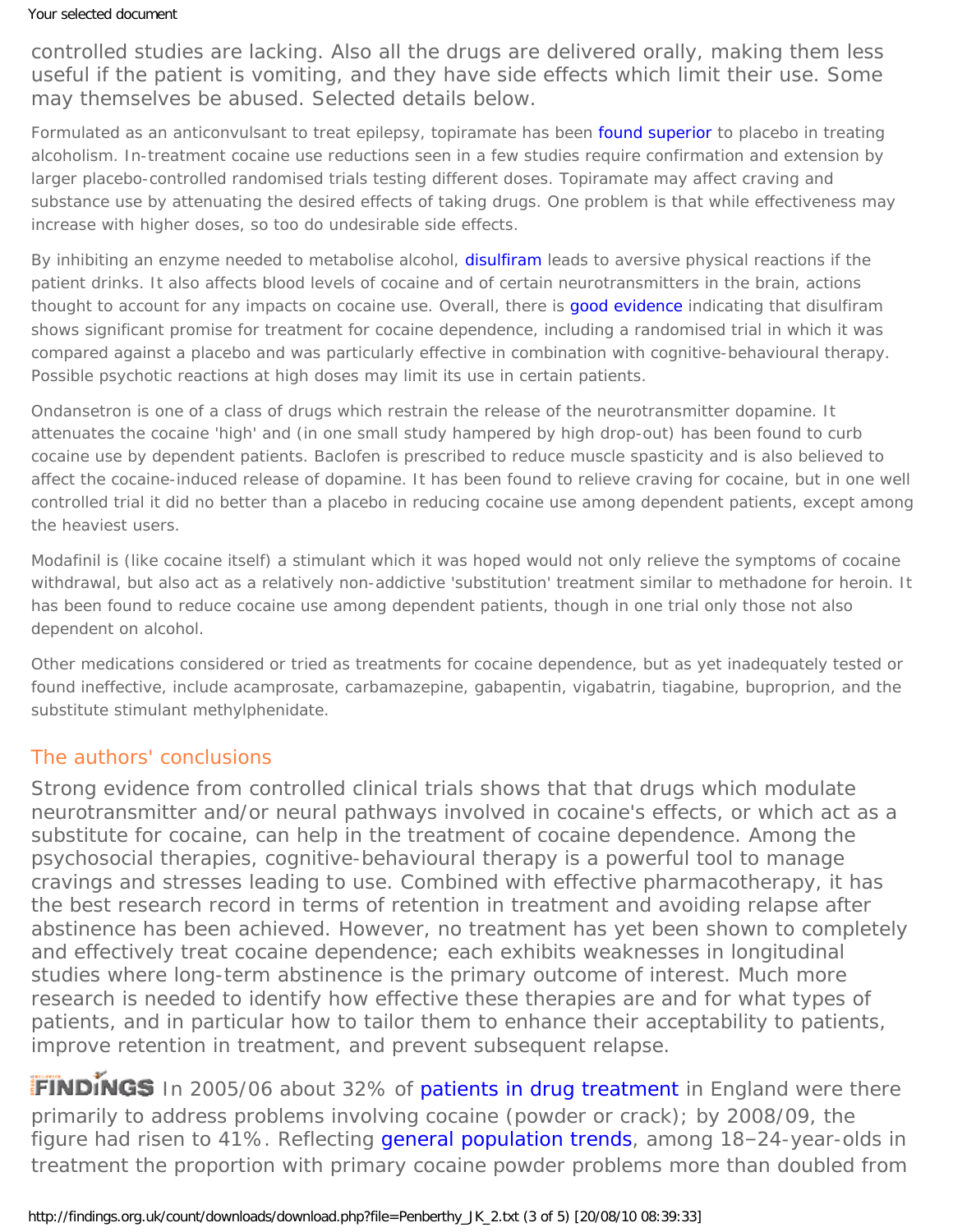### Your selected document

6% to 14%. Among those starting treatment, the latest figure was 18%. This pattern makes it likely that cocaine will figure even more in future years. In the absence (despite [decades of searching](https://findings.org.uk/count/downloads/download.php?file=Kampman_KM_6.txt)) of a recognised drug-based treatment, and with no specific psychosocial therapy, services have turned to [acupuncture](https://findings.org.uk/count/downloads/download.php?file=nugg_13_1.pdf), yet studies show that too fails to help. Serial disappointment might lead some to conclude that when it comes to cocaine and crack, 'nothing works'. But as the featured review found and as reflected in [analyses](https://findings.org.uk/count/downloads/download.php?file=hot_cocaine_treat.hot) published by Findings, this is far from the case. Almost any bona fide counselling or therapeutic approach helps some people some of the time, often many much of the time. It [doesn't have to be](https://findings.org.uk/count/downloads/download.php?file=nug_4_4.pdf) very sophisticated, though cognitive-behavioural therapies have the most extensive research record, and some severe cases may need continuing support and residential care [\(1](https://findings.org.uk/count/downloads/download.php?file=nug_10_4.pdf) [2](https://findings.org.uk/count/downloads/download.php?file=nug_4_2.pdf)). In the latest English [national drug](https://findings.org.uk/count/downloads/download.php?file=Jones_A_4.txt) [treatment study,](https://findings.org.uk/count/downloads/download.php?file=Jones_A_4.txt) crack seemed easier to give up than heroin. Controlling one's crack use, the most addictive form of cocaine, is not easy but neither is it uniquely difficult.

National quidance from Britain's National Institute for Health and Clinical Excellence (NICE) recommended against cognitive-behavioural therapy as a routine treatment for drug problems in general, suggesting its main role was in tackling accompanying depression and anxiety. However, the analyses on which this was based did not show that cognitive-behavioural therapy was *in*effective, just that it was not convincingly *more* effective than other well structured therapies. If this is the case, then the decision between such therapies can safely be taken on the grounds of what makes most sense to patient and therapist, the therapist's training, availability, and cost. In respect of cost and availability, cognitive-behavioural therapy may (more evidence is needed) prove to have two important advantages. The first is that effects may persist and even amplify without having to continue in therapy. The second is that it lends itself to manualisation to the point where it [can be packaged](https://findings.org.uk/count/downloads/download.php?file=Carroll_KM_22.txt) as an interactive computer program and made available in services lacking trained therapists – potentially a crucial advantage for widespread implementation. In the UK implementation has been held back by the shortage of therapists, an obstacle currently being addressed by a government-funded training initiative.

*Thanks for their comments on this entry in draft to Jennifer Penberthy of the University of Virginia Health System Center for Addiction Research and Education in the USA. Commentators bear no responsibility for the text including the interpretations and any remaining errors.*

Last revised 20 August 2010

[Comment on this entry](mailto:editor@findings.org.uk?Subject=Findings%20entry:%20Review%20of%20treatment%20for%20cocaine%20dependence)• [Give us your feedback on the site \(one-minute survey\)](http://www.surveymonkey.com/s/C2PX7D5)

# **Top 10 most closely related documents on this site. For more try a [subject](https://findings.org.uk/topic_search.htm) or [free text](https://findings.org.uk/free_search.htm) search**

[The search for medications to treat stimulant dependence](https://findings.org.uk/count/downloads/download.php?file=Kampman_KM_6.txt) REVIEW 2008

[Efficacy of opiate maintenance therapy and adjunctive interventions for opioid dependence with comorbid](https://findings.org.uk/count/downloads/download.php?file=Castells_X_2.txt)  [cocaine use disorders: a systematic review and meta-analysis of controlled clinical trials](https://findings.org.uk/count/downloads/download.php?file=Castells_X_2.txt) REVIEW 2009

[The state of pharmacotherapy for the treatment of alcohol dependence](https://findings.org.uk/count/downloads/download.php?file=Garbutt_JC_3.txt) REVIEW 2009

[Take the network into treatment](https://findings.org.uk/count/downloads/download.php?file=Smith_JE_2.pdf) THEMATIC REVIEW 2004

[Coping skills training and contingency management treatments for marijuana dependence: exploring](https://findings.org.uk/count/downloads/download.php?file=Litt_MD_5.txt)